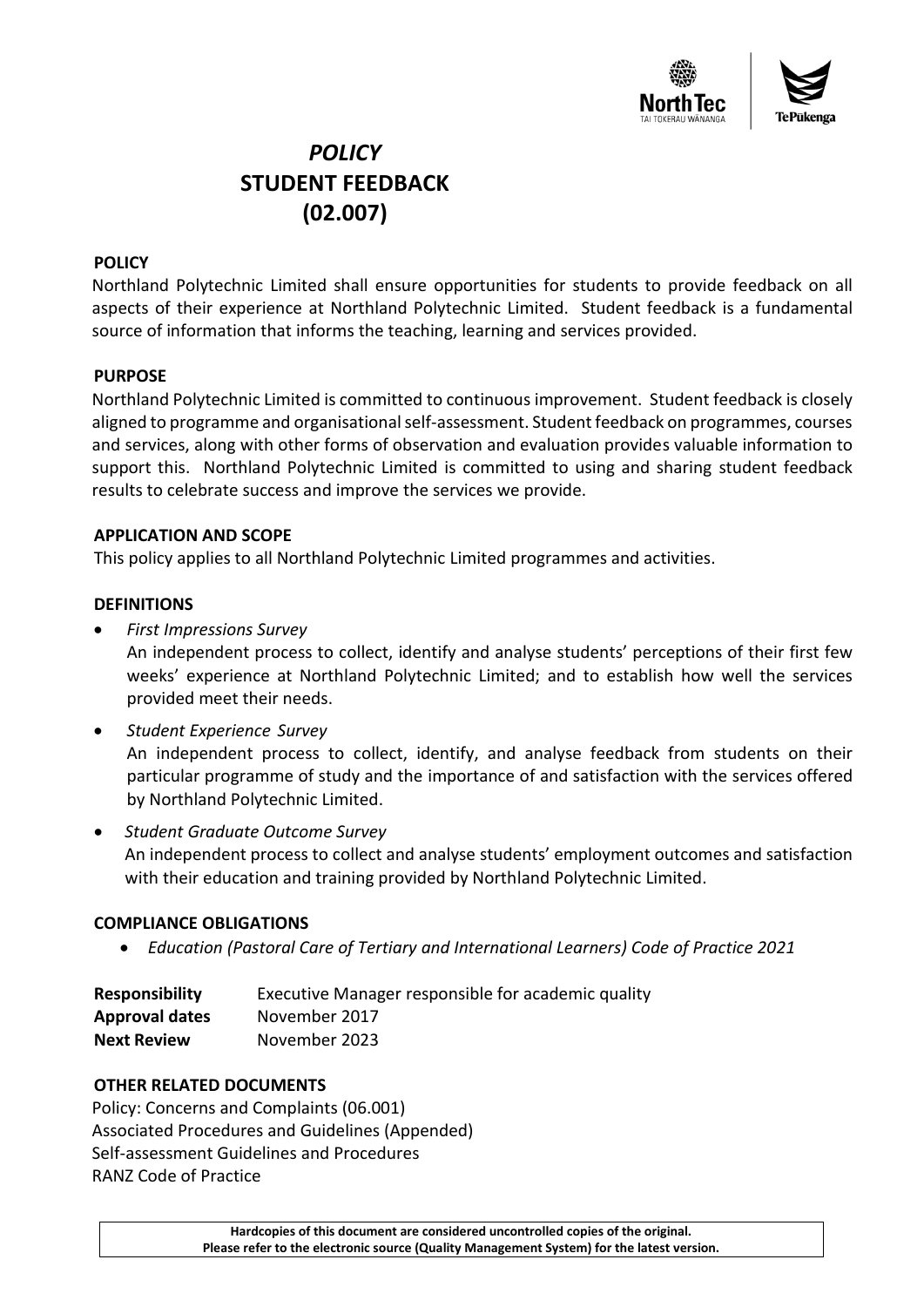#### **PROCEDURES AND GUIDELINES**

- 1.0 All student feedback surveys shall be conducted as prescribed in the yearly survey plan. The survey link shall be sent to Students by email or via a text message. Staff are encouraged to promote the completion of surveys with their students.
- 2.0 The **First Impressions Survey** shall be conducted once per semester, within the first six weeks of a programme commencement, and sent to all new students.
- 3.0 The **Student Experience Survey** shall be conducted once per semester and sent to all students in all programmes.
- 4.0 Th**e Student Graduate Outcome Survey** shall be conducted annually and sent to all students who have completed their programme of study at Northland Polytechnic Limited within the last three calendar years.
- 5.0 In addition to the formal surveys, students are encouraged to participate with other forms of feedback; for example: end of programme of study graduate survey (Consistency), Student Voice Co-ordinator, student concerns, student class representatives, and student feedback forms on the portal.
- 6.0 Good practice and actions requiring improvement shall be included in training and development plans, Self-Assessment and Improvement Plans.
- 7.0 Students shall be provided with responses to the First Impressions and Student Experience Survey by their Pathway Manager or delegated tutor within one month of the Northland Polytechnic Limited receiving the survey results.
- 8.0 All institutional survey reports will be submitted to Teaching and Learning Committee. The Teaching and Learning Committee will review the Executive Summary and associated evidence in each Institutional survey and provide an action plan for improvements (if required) to Academic Committee. Actions will be assigned to staff members or groups for completion within the timeframe set.
- 9.0 Action Plans will be monitored by the Teaching and Learning Committee as a monthly meeting agenda item.
- 10.0 Staff members or groups are responsible for completing actions assigned to them.
- 11.0 Pathway Managers are responsible for providing survey feedback to tutors and students.

|                                                                | <b>REVISION HISTORY</b> |                   |  |
|----------------------------------------------------------------|-------------------------|-------------------|--|
| Description of Change                                          | Author                  | Effective date    |  |
| Replaced Student Survey of Teaching Practice (02.007) and      | <b>QMS</b> Team         | February 2015     |  |
| Student Survey of Teaching, Courses and Programmes (02.008)    |                         |                   |  |
| Updated policy and guidelines to reflect the new survey        | <b>QMS</b> Team         | November 2017     |  |
| processes.                                                     |                         |                   |  |
| Add 'Ltd' to Northland Polytechnic                             | <b>QMS</b> Team         | May 2020          |  |
| Academic Board to Academic Committee                           |                         |                   |  |
| Update position and committee titles                           |                         |                   |  |
| Triennial review - update P & G to align with current practice | QMS Team /              | October 2020      |  |
|                                                                | T & L Cttee             |                   |  |
| Update P & G to reflect current practice:                      | <b>QMS</b> Team         | <b>March 2020</b> |  |
| In-house surveys (changes to 1.0 and remove 5.0                |                         |                   |  |
| Update role of Teaching and Learning Cttee $9.0 - 12.0$        |                         |                   |  |
| Changes endorsed by T & L Cttee 21/6/21                        |                         |                   |  |
|                                                                |                         |                   |  |

| Updated May 2022                                                                                                                                                             | Version 2.4 | Page 2 of 4 |
|------------------------------------------------------------------------------------------------------------------------------------------------------------------------------|-------------|-------------|
| 02.007 Student Feedback                                                                                                                                                      |             |             |
| Hardcopies of this document are considered uncontrolled copies of the original.<br>Please refer to the electronic source (Quality Management System) for the latest version. |             |             |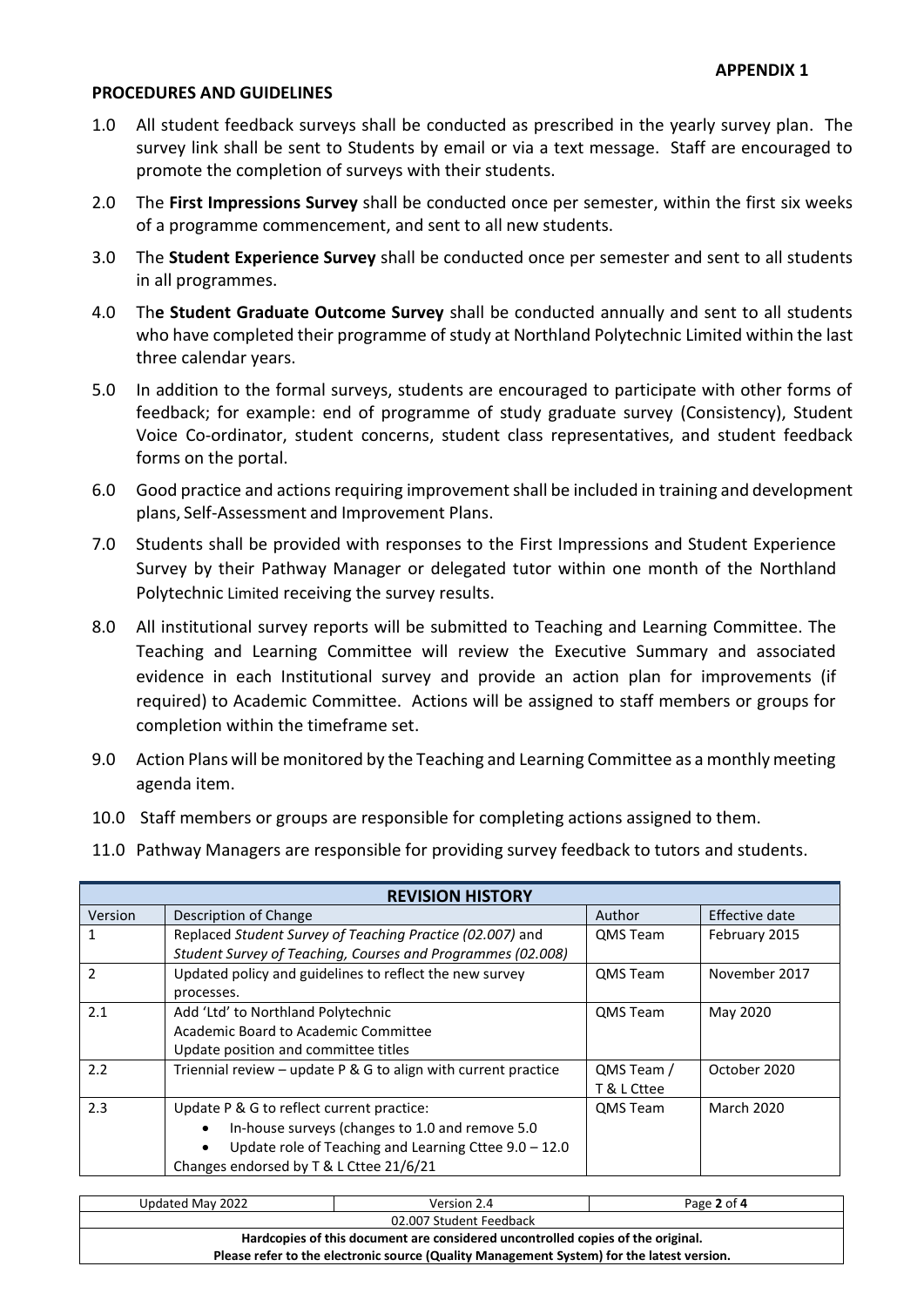# **APPENDIX 1**

| Update title Compliance Obligation: The Education (Pastoral   | QMS Team | Mav 2022 |
|---------------------------------------------------------------|----------|----------|
| Care of Tertiary and International Learners) Code of Practice |          |          |
| 2021                                                          |          |          |

| Updated May 2022                                                                          | Version 2.4 | Page 3 of 4 |
|-------------------------------------------------------------------------------------------|-------------|-------------|
| 02.007 Student Feedback                                                                   |             |             |
| Hardcopies of this document are considered uncontrolled copies of the original.           |             |             |
| Please refer to the electronic source (Quality Management System) for the latest version. |             |             |
|                                                                                           |             |             |